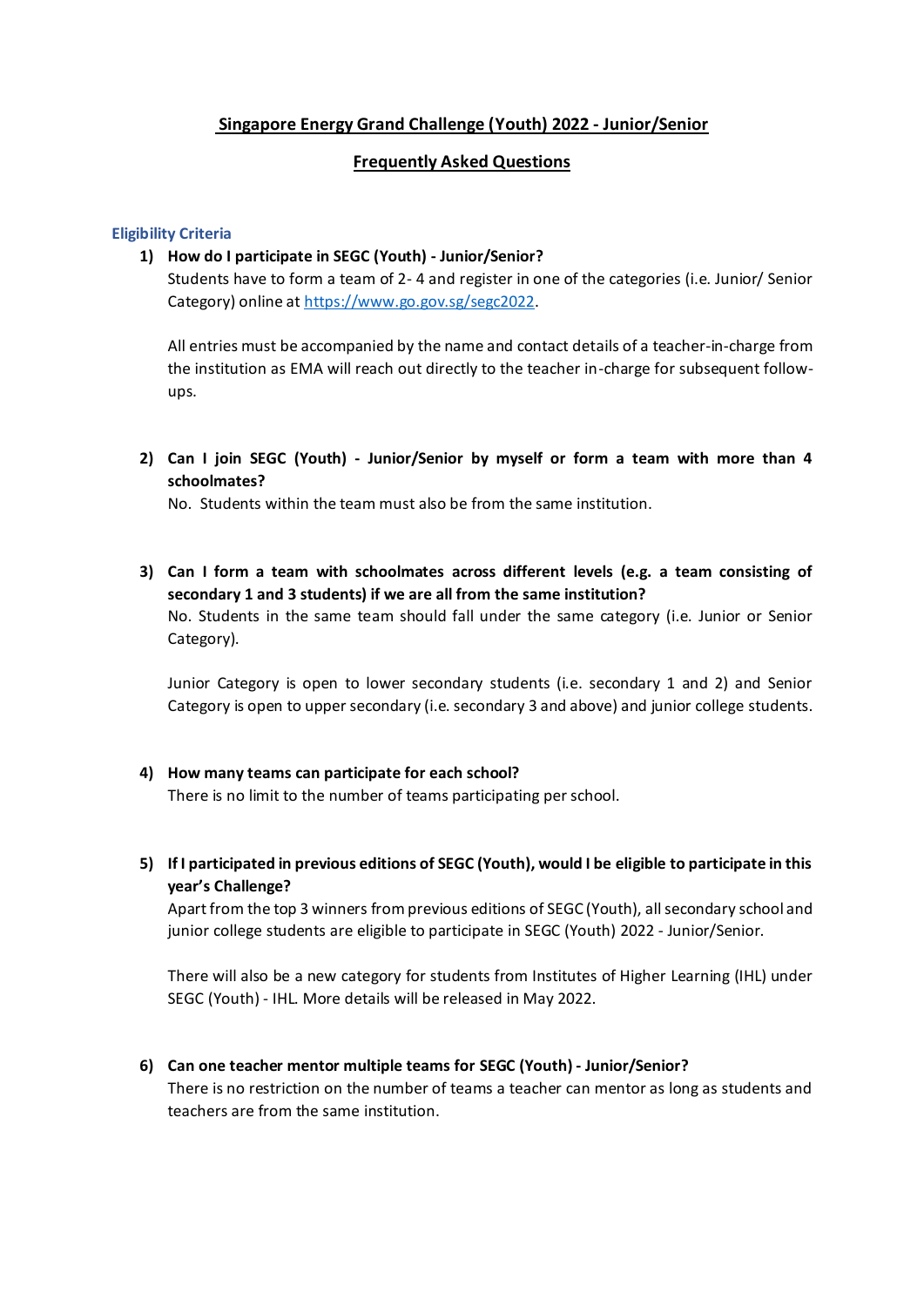### **Submission requirements**

## **1) What do I need to submit to complete my registration for SEGC (Youth) - Junior/Senior?**

To register for the competition, each team is required to submit (i) a 200-word writeup on what [Singapore's E](https://www.beyondthecurrent.gov.sg/)nergy Story means to your team and (ii) a PowerPoint deck (in .pdf) showcasing a minimum of 5 ideas\* based on this year's Challenge Statement - "As Singapore transitions towards a carbon-free energy future, how can we reduce our carbon footprint by leveraging the four switches and managing energy demand to achieve a more sustainable Singapore by 2050?".

*\*To include at least 3 ideas related to managing energy demand*

Please note that the write-up should not exceed 200 words and the PowerPoint deck should not exceed 7 slides. Submissions which deviate from the requirements will be disqualified.

## 2) **What do I need to include in the PowerPoint deck?**

The PowerPoint deck should include the following components:

- a. Description of each idea
- b. Explanation of how each idea addresses the Challenge Statement by leveraging the four switches and managing demand to achieve a more sustainable Singapore by 2050
- c. Accompanying visual reference/screenshot of idea built using Minecraft: Education Edition (M:EE)

## **3) What are the judging criteria for registration?**

Submissions will be assessed based on the following criteria:

- a. Relevance (70%) How the submission is relevant to Singapore's context and addresses the Challenge Statement. The submission should include at least 3 ideas related to managing energy demand.
- b. Creativity (30%) How the submission showcases innovative ideas and solutions for a more sustainable Singapore by 2050.

Please note that the judging criteria and corresponding weightage may differ for registration, Semi-Finals and Finals. More details will be released to shortlisted teams.

## **4) If my team is shortlisted for the Semi-Finals, what are the next steps?**

Shortlisted teams will be invited to participate in a virtual clinic in June 2022 to learn more about Singapore's Energy Transition and Minecraft: Education Edition (M:EE) skills. Thereafter, EMA will provide a base SEGC M:EE world with in-game constraints to deepen participants' understanding of Singapore's Energy Transition.

Shortlisted teams will be required to develop a 5-minute video as part of their final submission using the base SEGC world provided by EMA. Submissions which deviate from the requirements will be disqualified.

For reference, participants may refer to the top 6 winning videos from SEGC (Youth) 2021 here[: https://go.gov.sg/segc-youth-2021-winners](https://go.gov.sg/segc-youth-2021-winners)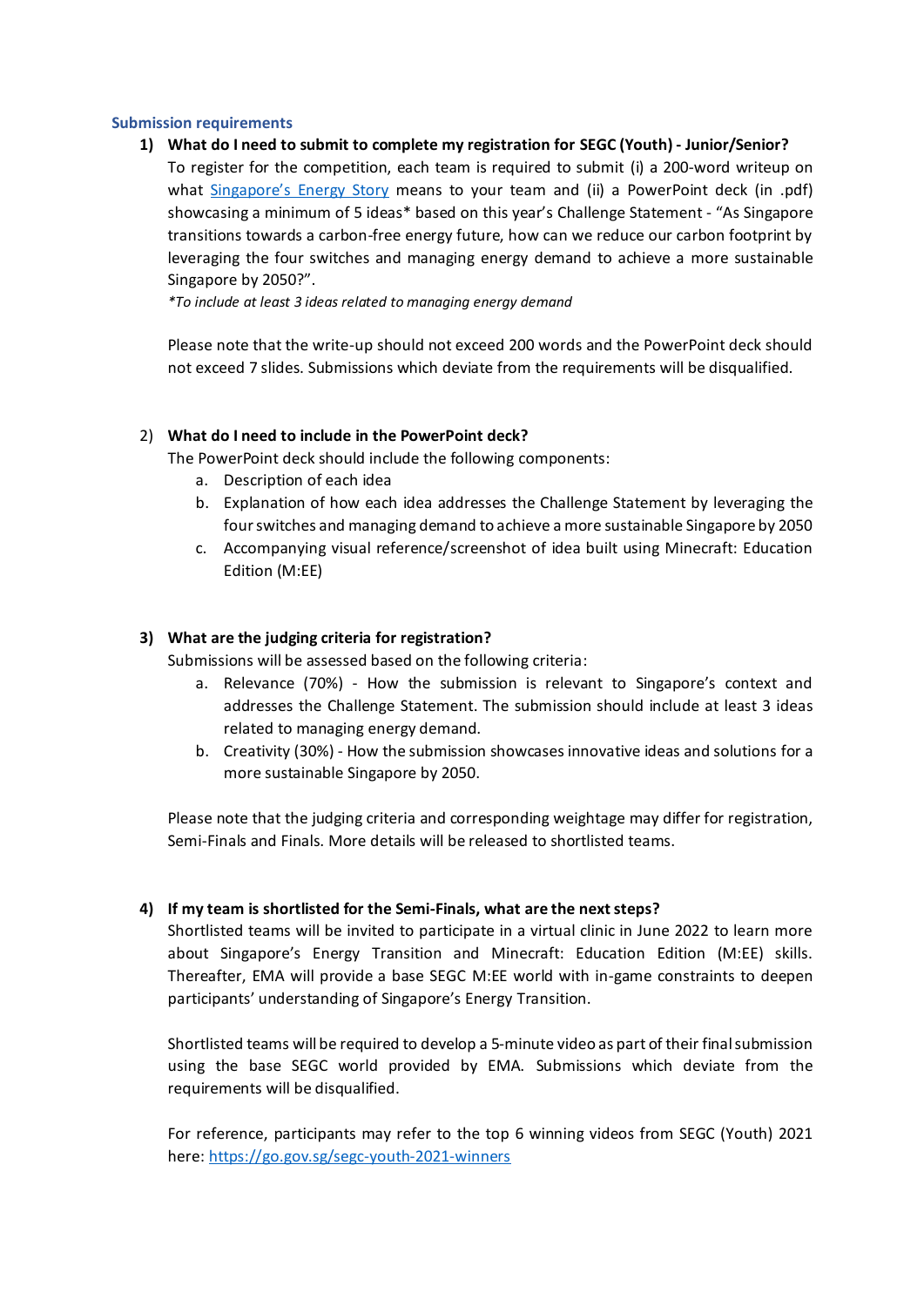### **Getting access - Minecraft: Education Edition (M:EE)**

### **1) What is Minecraft: Education Edition (M:EE)?**

Minecraft: Education Edition (M:EE) is a game-based learning platform by Microsoft that promotes creativity, collaboration and problem solving in an immersive digital environment.

As part of EMA's partnership with Microsoft Singapore, students can leverage the M:EE platform to build and showcase their vision for a more sustainable Singapore in 2050, while learning about Singapore's Energy Transition - 4 switches, supported by Energy Efficiency.

**2) If I do not have an existing Minecraft: Education Edition (M:EE) license, where can I obtain complimentary licenses for Minecraft: Education Edition (M:EE)?** 

Users of the Office 365 Education account are provided complimentary M:EE licenses. You may access M:EE using your school email with the students.edu.sg domain.

For a step-by-step guide to activate the complimentary licenses, you may refer to the guidebook at <https://www.poweringlives.gov.sg/events/segc-youth/training-materials> and your teacher or ICT educator would be able to assist you.

#### **Tips and Resources**

#### **1) What is Demand Side Management?**

Demand Side Management (DSM) refers to initiatives and technologies that encourage consumers to optimise their energy consumption by managing their electricity demand.

The benefits of DSM are two-fold: first, consumers can reduce their electricity bills by adjusting the amount of electricity they use at different timings. Second, the energy system can benefit from the shifting of energy consumption from peak to non-peak hours. This shift from periods of high to low energy demand stabilises the electricity market, reduces price volatility, lowers the cost of electricity, and generates overall energy savings for the country.

DSM can also help to establish reliability and robustness of our energy system. For example, as Singapore transitions to solar energy to meet our climate goals, DSM can be used as a multipurpose power-system resource that enhances the capacity of Singapore's energy system to cope with intermittency of electricity generated from solar energy.

# **2) Are there any free resources that I could access to learn more about Singapore's Energy Transition and Minecraft: Education Edition (M:EE)?**

For more information, please visit

- a. Singapore's Energy Transition: <https://www.beyondthecurrent.gov.sg/>
- b. Demand Side Management: https://www.ema.gov.sg/Demand Side Management.aspx
- c. Minecraft: Education Edition (M:EE): <https://www.empirecode.co/learning-resources/>